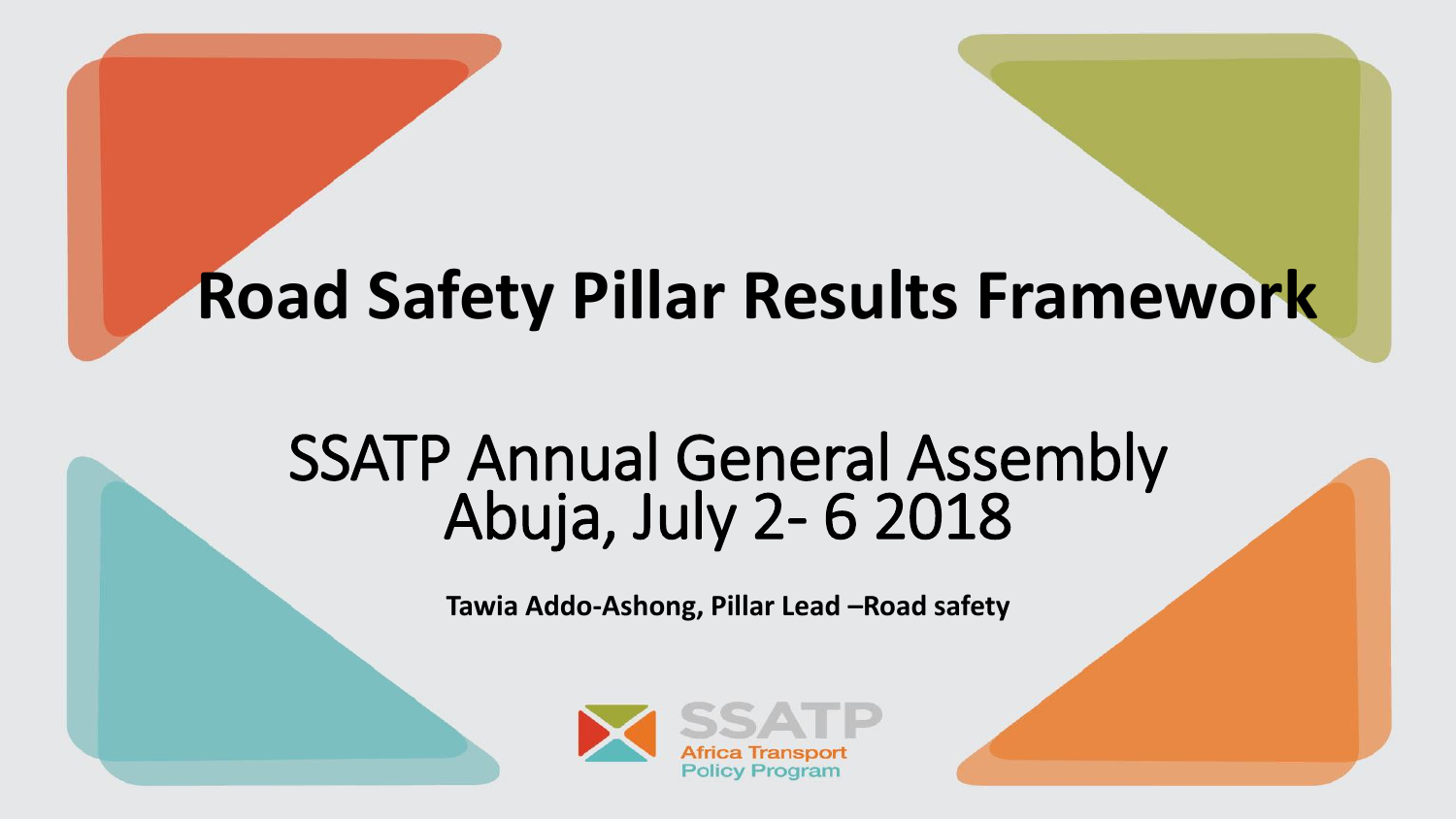# Objective/Goal

### **Overall objective**

Support African countries to achieve sustainable road safety outcomes through the implementation of:

- 1. African Plan of Action
- 2. Decade of Action Goals
- 3. SDG targets
	- " By 2020, halve the number of global deaths and injuries from road traffic accidents" (Health)
	- "By 2030, provide access to safe, affordable, accessible and sustainable transport systems for all, improving road safety, notably by expanding public transport, with special attention to the needs of those in vulnerable situations, women, children, persons with disabilities and older persons" (Cities)

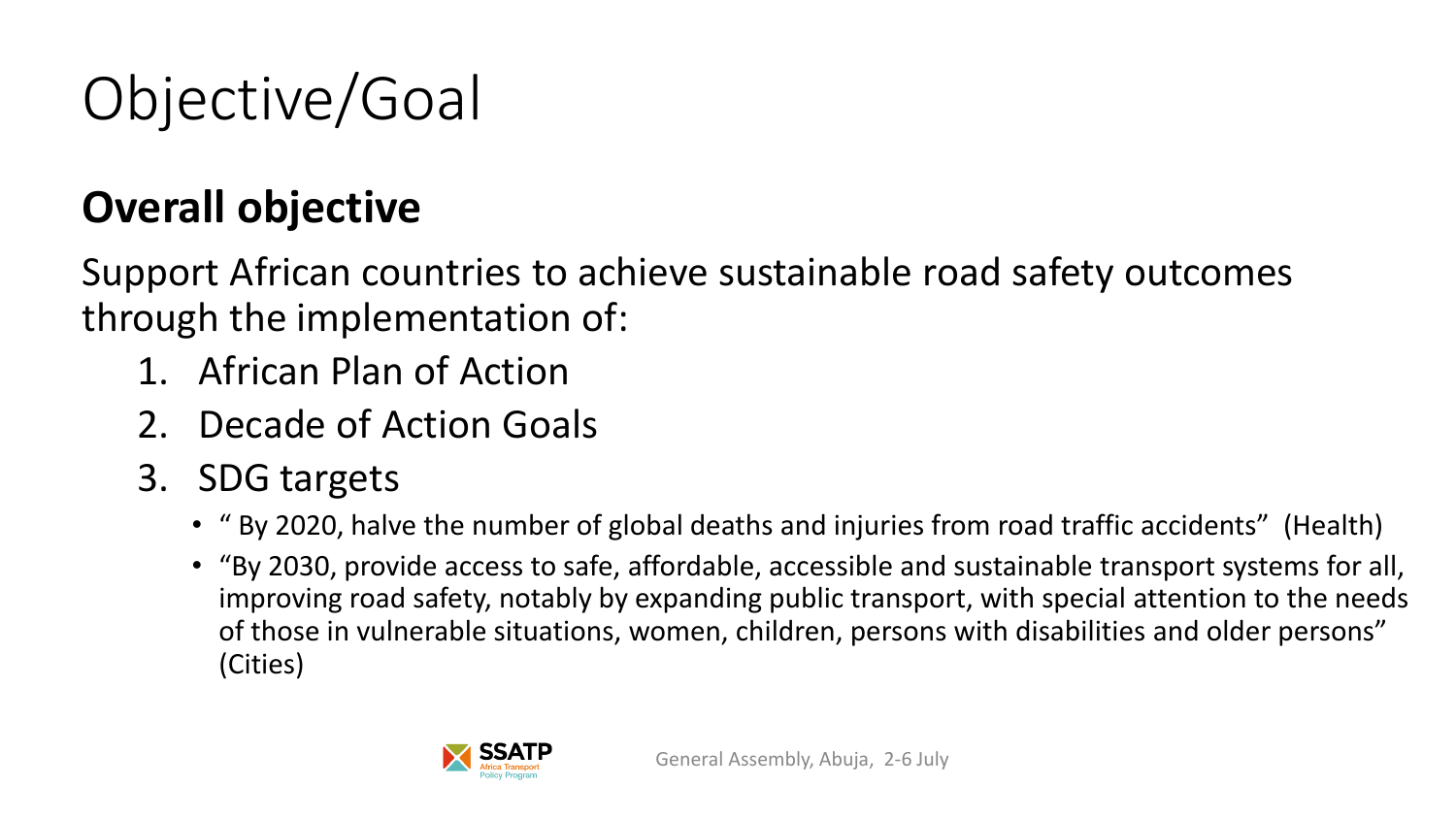*Framework for monitoring progress of UN Decade of Action and Africa Plan of Action 2011-2020*

#### **Outputs**

- **Road safety data that observatories need have been identified**
- **Road safety data are harmonized**
- **Road safety data management capacity and needs assessed at country, regional and continental level**

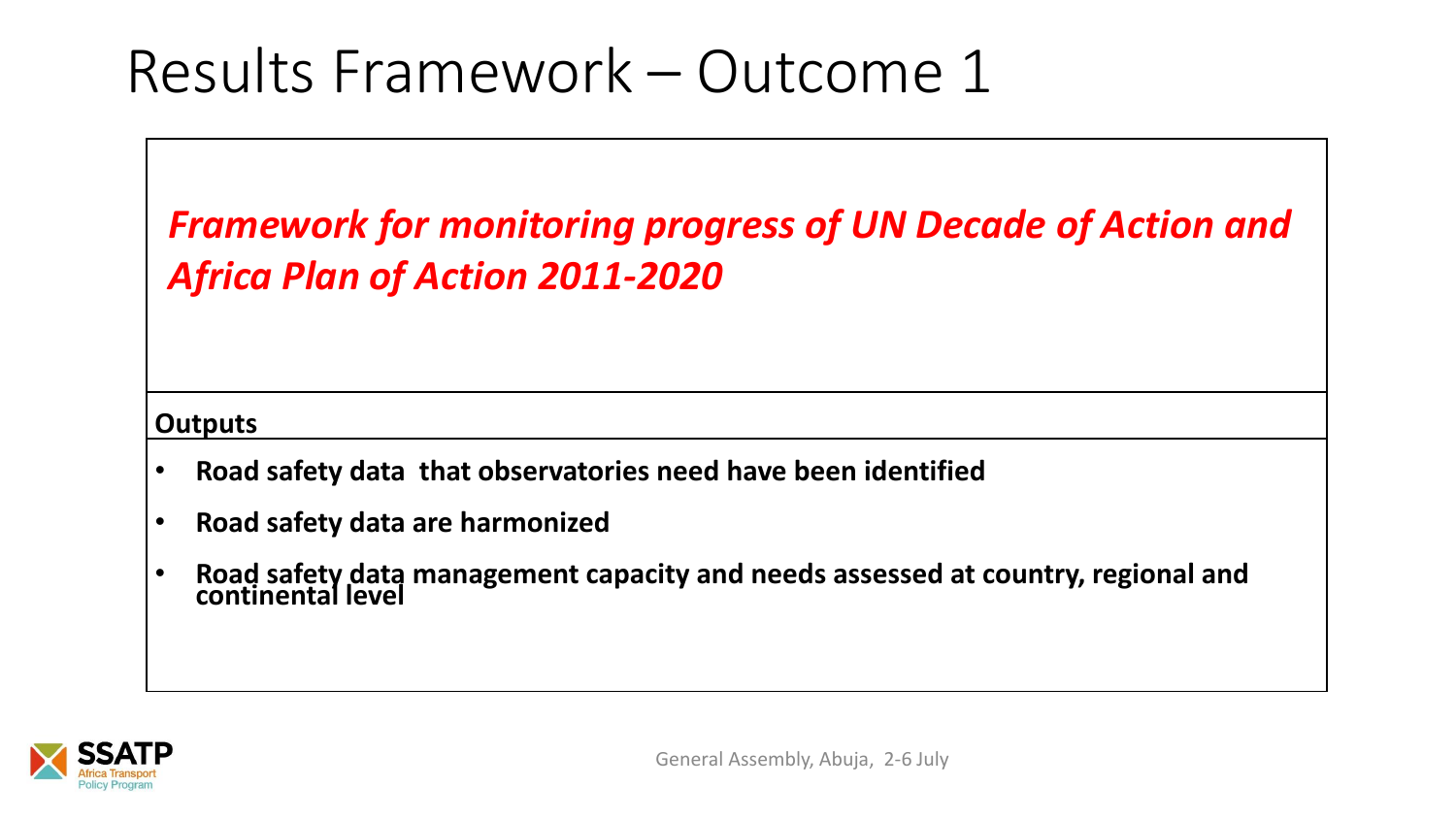*Promote effective policy and strategy formulation and implementation at country level*

#### **Intermediate Outcome**

- **Country road safety policies and strategies better aligned to the UN Decade and Africa Action Plans and goals**
- **Effective high impact road safety interventions implemented**

#### **Outputs**

- **Existing countries' policies and strategies reviewed and required changes identified to better align them with Decade of Action**
- **Road safety capacity and institutional assessed and needs for policy and strategy development identified in selected cities to advance urban road safety strategies**
- **Road safety capacity for policy and strategy development strengthened in cities**

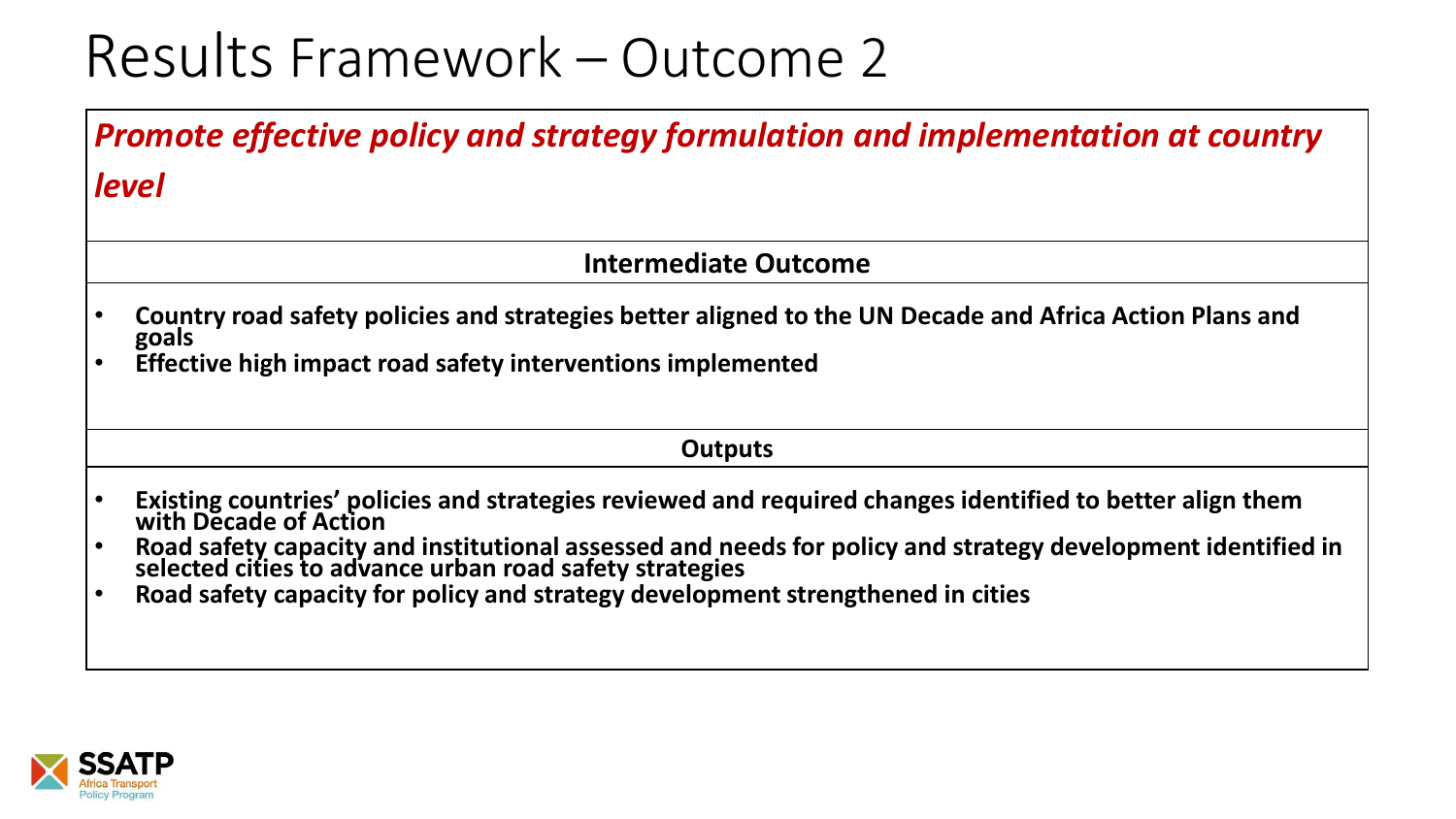*Stimulate good practice in Road Safety Management (Pillar one of UN Decade of* 

*Action) by promoting systematic implementation of the Africa Plan of Action*

**Intermediate Outcome**

- **Countries create road safety lead agencies where none existed before**
- **Countries raise profile of existing lead agencies from one sector focused agencies to cross-sectoral status**
- **Countries improve financing of lead agencies**
- **REC's decision to create regional organizations to lead agencies**

**Outputs**

- **Operational guidelines for road safety lead agencies including review of the status on the creation of road safety lead agencies by African countries and criteria for gauging their effectiveness**
- **Capacity development plan prepared for road safety lead agencies**
- **Policy notes on the creation of lead agencies and on raising profile of lead agencies and funding lead agencies**
- **Guidance note on the creation of a regional organization of lead agencies**

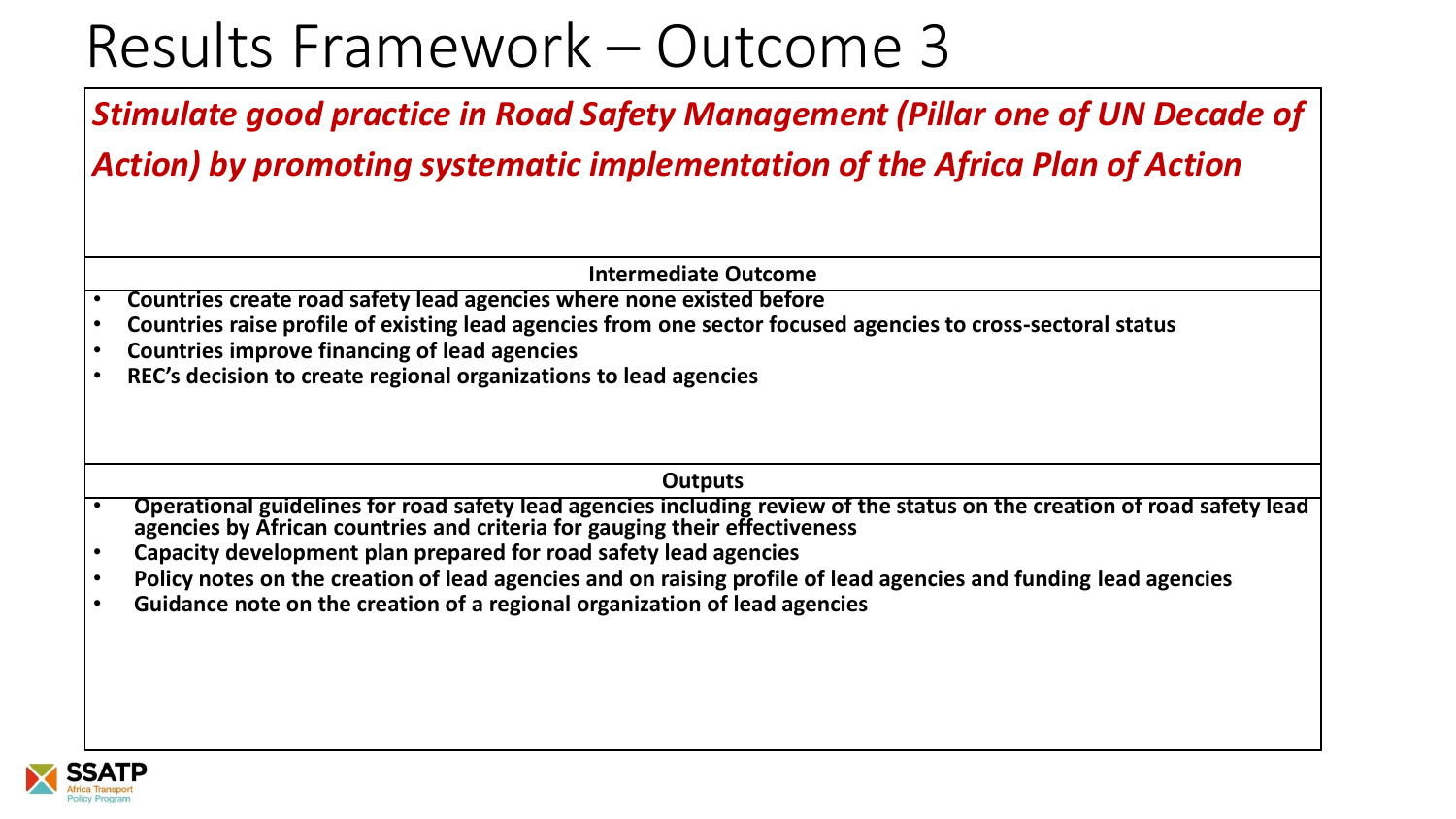*Better integration of road safety policy and pillar-based interventions in locally and externally funded road developments*

**Intermediate Outcome**

**Capacity of development partners, road funds and municipalities strengthened to improve effectiveness of their support towards road safety**

**Outputs**

**Guidelines on how development partners can improve support towards road safety through investments, how local funding of road safety could be made more effective and how to mainstream road safety in urban road projects**